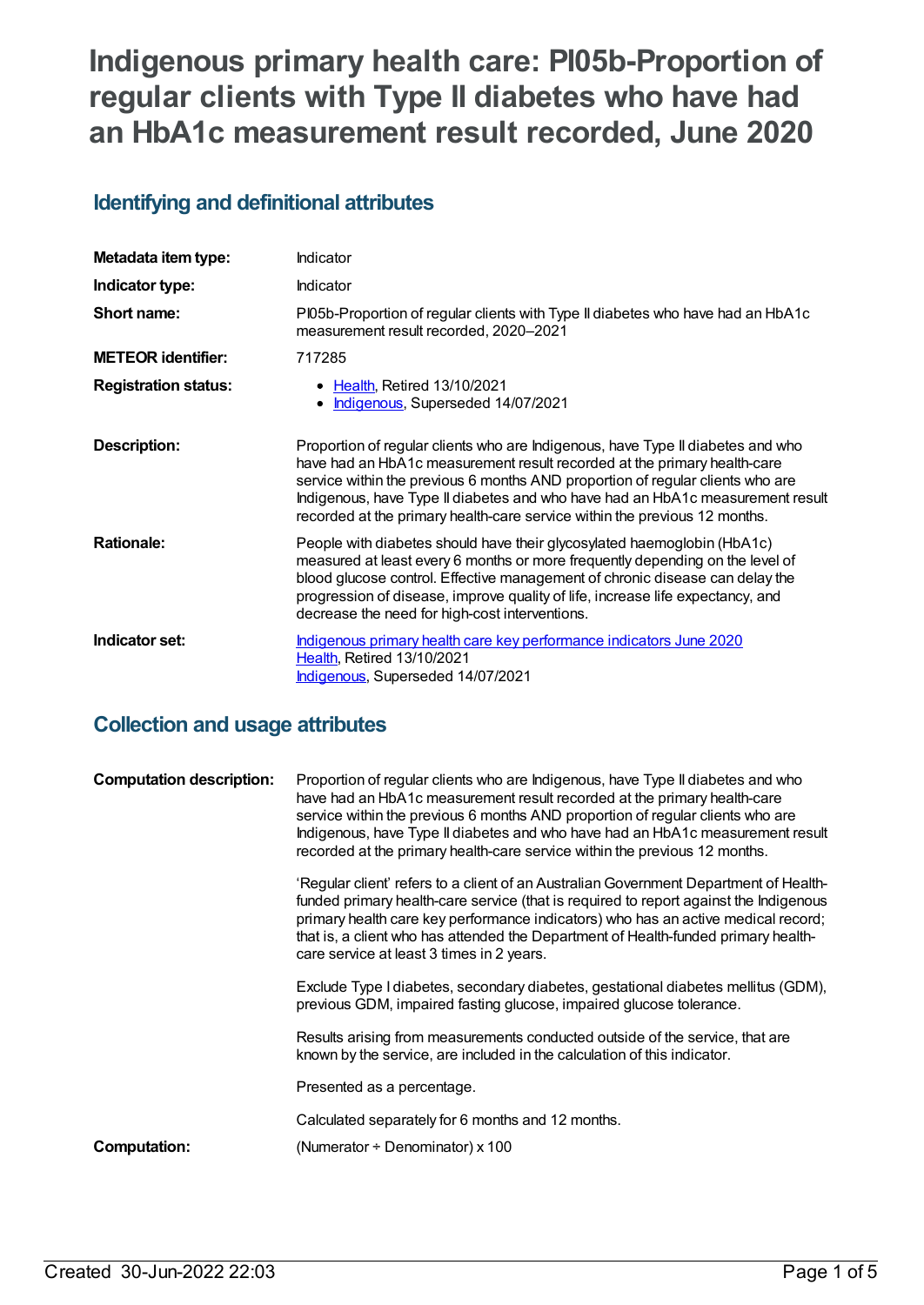| <b>Numerator:</b>               | Calculation A: Number of regular clients who are Indigenous, have Type II diabetes<br>and who have had an HbA1c measurement result recorded at the primary health-<br>care service within the previous 6 months.  |
|---------------------------------|-------------------------------------------------------------------------------------------------------------------------------------------------------------------------------------------------------------------|
|                                 | Calculation B: Number of regular clients who are Indigenous, have Type II diabetes<br>and who have had an HbA1c measurement result recorded at the primary health-<br>care service within the previous 12 months. |
| <b>Numerator data elements:</b> | Data Element / Data Set-                                                                                                                                                                                          |
|                                 | Person-diabetes mellitus status, code NN                                                                                                                                                                          |
|                                 | Data Source                                                                                                                                                                                                       |
|                                 | Indigenous primary health care data collection                                                                                                                                                                    |
|                                 | NMDS / DSS                                                                                                                                                                                                        |
|                                 | Indigenous primary health care NBEDS 2020-21                                                                                                                                                                      |
|                                 | Guide for use                                                                                                                                                                                                     |
|                                 | Type II diabetes only.                                                                                                                                                                                            |
|                                 | Data Element / Data Set-                                                                                                                                                                                          |
|                                 | Person-glycosylated haemoglobin measurement result recorded indicator.<br>yes/no code N                                                                                                                           |
|                                 | Data Source                                                                                                                                                                                                       |
|                                 | Indigenous primary health care data collection                                                                                                                                                                    |
|                                 | NMDS / DSS                                                                                                                                                                                                        |
|                                 | Indigenous primary health care NBEDS 2020-21                                                                                                                                                                      |
|                                 | Data Element / Data Set-                                                                                                                                                                                          |
|                                 | Person-Indigenous status, code N                                                                                                                                                                                  |
|                                 | Data Source                                                                                                                                                                                                       |
|                                 | Indigenous primary health care data collection                                                                                                                                                                    |
|                                 | NMDS / DSS                                                                                                                                                                                                        |
|                                 | Indigenous primary health care NBEDS 2020-21                                                                                                                                                                      |
|                                 |                                                                                                                                                                                                                   |
|                                 | Data Element / Data Set-                                                                                                                                                                                          |
|                                 | Person-regular client indicator, yes/no code N                                                                                                                                                                    |
|                                 | Data Source                                                                                                                                                                                                       |
|                                 | Indigenous primary health care data collection                                                                                                                                                                    |

#### **NMDS / DSS**

[Indigenous](https://meteor.aihw.gov.au/content/715320) primary health care NBEDS 2020–21

**Denominator:** Calculation A and B: Total number of regular clients who are Indigenous and have Type II diabetes.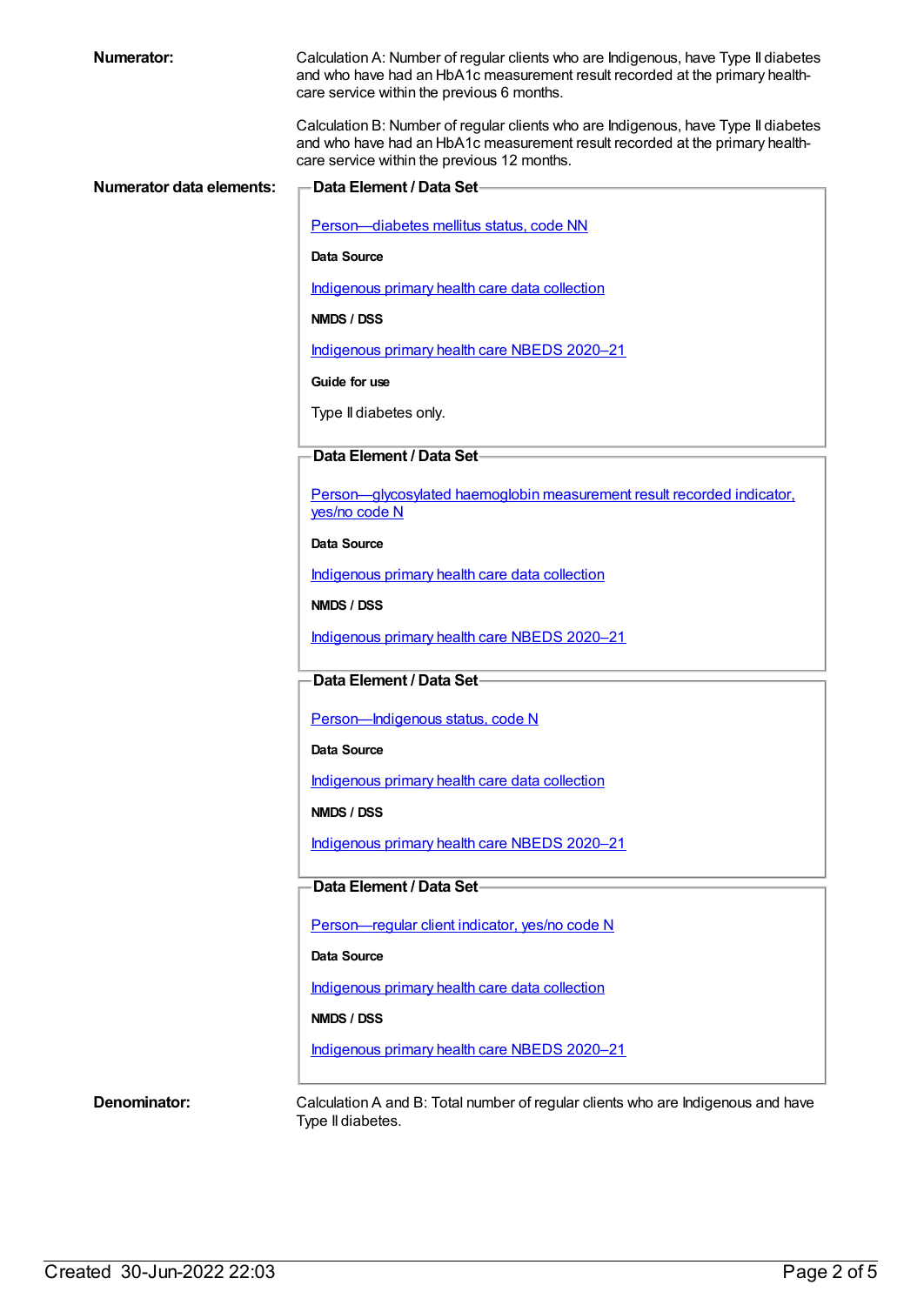| Denominator data<br>elements: | <b>Data Element / Data Set-</b>                |  |
|-------------------------------|------------------------------------------------|--|
|                               | Person-diabetes mellitus status, code NN       |  |
|                               | Data Source                                    |  |
|                               | Indigenous primary health care data collection |  |
|                               | NMDS / DSS                                     |  |
|                               | Indigenous primary health care NBEDS 2020-21   |  |
|                               | Guide for use                                  |  |
|                               |                                                |  |
|                               | Type II diabetes only.                         |  |
|                               | Data Element / Data Set-                       |  |
|                               | Person-Indigenous status, code N               |  |
|                               | Data Source                                    |  |
|                               | Indigenous primary health care data collection |  |
|                               | NMDS / DSS                                     |  |
|                               | Indigenous primary health care NBEDS 2020-21   |  |
|                               | Data Element / Data Set-                       |  |
|                               |                                                |  |
|                               | Person-regular client indicator, yes/no code N |  |
|                               | Data Source                                    |  |
|                               | Indigenous primary health care data collection |  |
|                               | NMDS / DSS                                     |  |
|                               | Indigenous primary health care NBEDS 2020-21   |  |
| Disaggregation:               | 1. Sex:                                        |  |
|                               | a) Male<br>b) Female                           |  |
|                               | 2. Age group:                                  |  |
|                               | $a) 0 - 4$ years<br>b) $5-14$ years            |  |
|                               | c) 15-24 years                                 |  |
|                               | d) 25-34 years<br>e) 35-44 years               |  |
|                               | f) 45-54 years                                 |  |

- g) 55–64 years
- h) 65 years and over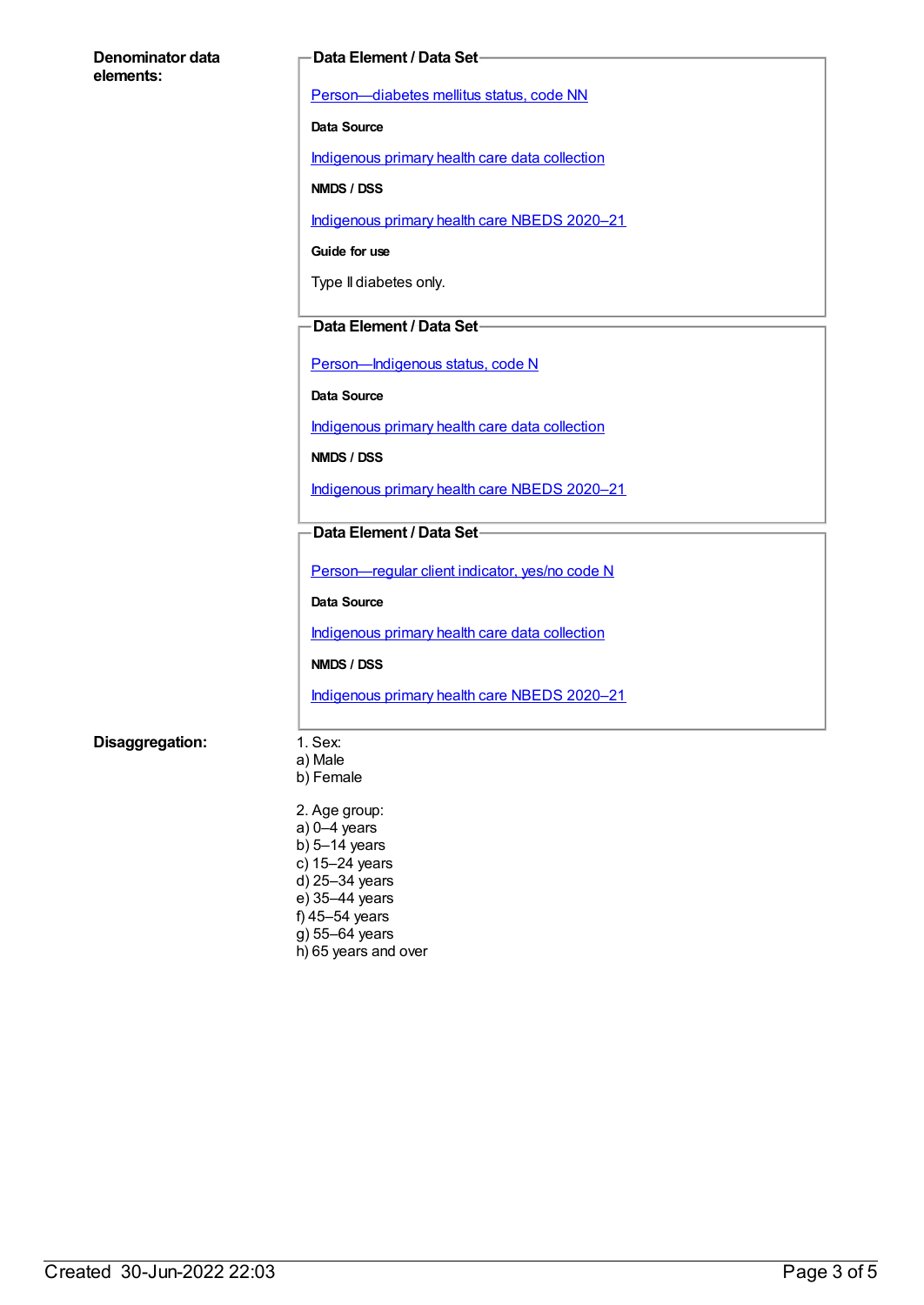| <b>Disaggregation data</b><br>elements: | Data Element / Data Set-                                                                                                                                                                                                                                                                                         |
|-----------------------------------------|------------------------------------------------------------------------------------------------------------------------------------------------------------------------------------------------------------------------------------------------------------------------------------------------------------------|
|                                         | Person-age, total years N[NN]                                                                                                                                                                                                                                                                                    |
|                                         | Data Source                                                                                                                                                                                                                                                                                                      |
|                                         | Indigenous primary health care data collection                                                                                                                                                                                                                                                                   |
|                                         | NMDS / DSS                                                                                                                                                                                                                                                                                                       |
|                                         | Indigenous primary health care NBEDS 2020-21                                                                                                                                                                                                                                                                     |
|                                         | Data Element / Data Set-                                                                                                                                                                                                                                                                                         |
|                                         | Person-sex, code X                                                                                                                                                                                                                                                                                               |
|                                         | Data Source                                                                                                                                                                                                                                                                                                      |
|                                         | Indigenous primary health care data collection                                                                                                                                                                                                                                                                   |
|                                         | NMDS / DSS                                                                                                                                                                                                                                                                                                       |
|                                         | Indigenous primary health care NBEDS 2020-21                                                                                                                                                                                                                                                                     |
| Comments:                               | This indicator covers a 24 month reporting period from 1 January 2020 to 31<br>December 2021:                                                                                                                                                                                                                    |
|                                         | • Indigenous primary health care NBEDS 2019-20 covers the period<br>01/01/2020 to 30/06/2020<br>• Indigenous primary health care NBEDS 2020-21 covers the period<br>01/07/2020 to 30/06/2021<br>Indigenous primary health care NBEDS 2021-22 (to be released) will cover<br>the period 01/07/2021 to 31/12/2021. |

# **Representational attributes**

| Percentage |
|------------|
| Real       |
| Person     |
| N[N].N     |
|            |

# **Indicator conceptual framework**

| <b>Framework and</b> | Effective/Appropriate/Efficient |
|----------------------|---------------------------------|
| dimensions:          |                                 |

#### **Data source attributes**

| Data sources:                          | Data Source                                    |
|----------------------------------------|------------------------------------------------|
|                                        | Indigenous primary health care data collection |
|                                        | <b>Frequency</b>                               |
|                                        | 6 monthly                                      |
|                                        | Data custodian                                 |
|                                        | Australian Institute of Health and Welfare.    |
| <b>Source and reference attributes</b> |                                                |